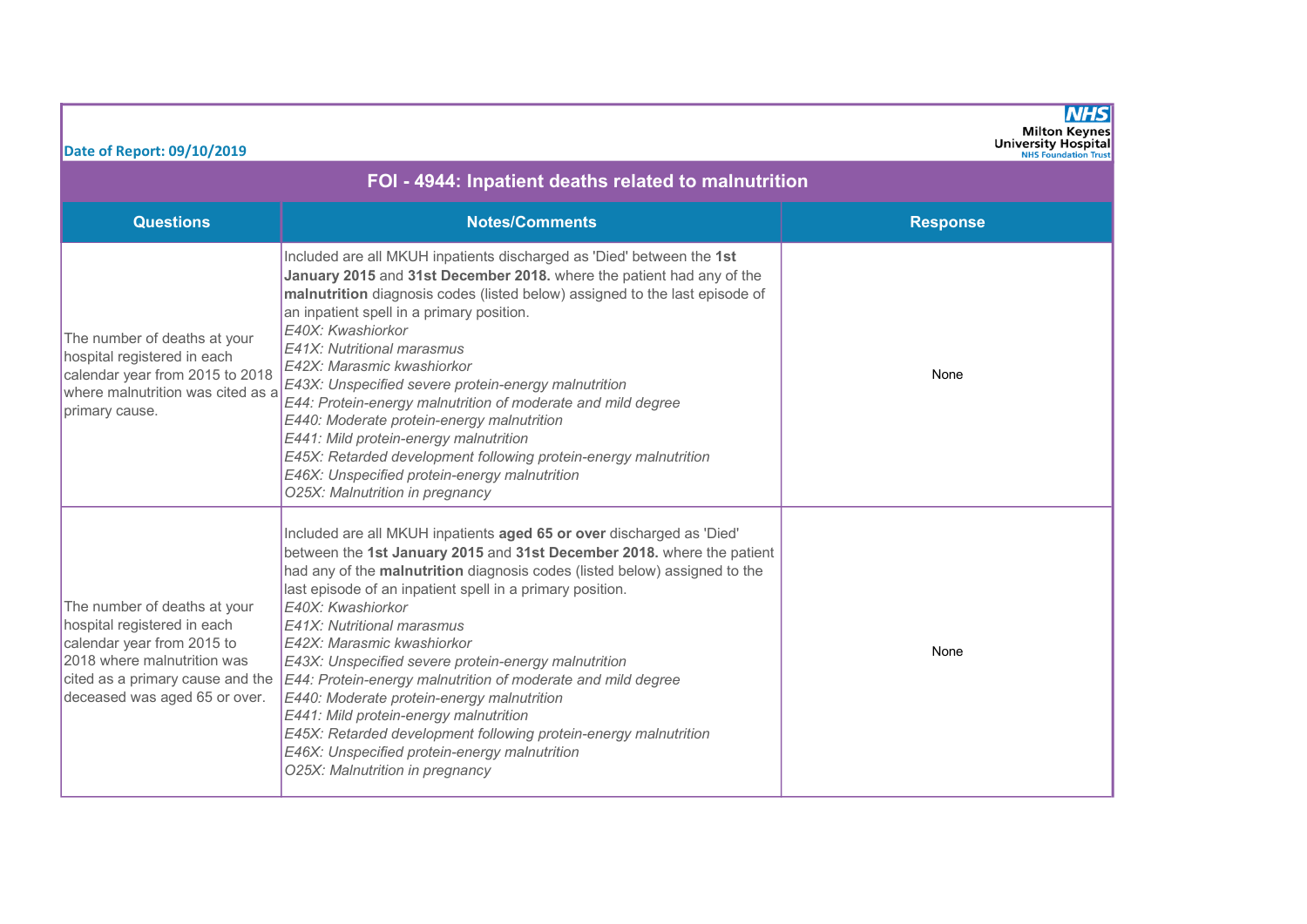| The number of deaths at your<br>hospital registered in each<br>calendar year from 2015 to 2018<br>was aged 18 or under.                                 | Included are all MKUH inpatients aged 18 or under discharged as 'Died'<br>between the 1st January 2015 and 31st December 2018. where the patient<br>had any of the malnutrition diagnosis codes (listed below) assigned to the<br>last episode of an inpatient spell in a primary position.<br>E40X: Kwashiorkor<br>E41X: Nutritional marasmus<br>E42X: Marasmic kwashiorkor<br>where malnutrition was cited as a E43X: Unspecified severe protein-energy malnutrition<br>primary cause and the deceased $E44$ : Protein-energy malnutrition of moderate and mild degree<br>E440: Moderate protein-energy malnutrition<br>E441: Mild protein-energy malnutrition<br>E45X: Retarded development following protein-energy malnutrition<br>E46X: Unspecified protein-energy malnutrition<br>O25X: Malnutrition in pregnancy |                                                                          | None                                                                                                                                                                                                                                                                                                                                                            |                                       |
|---------------------------------------------------------------------------------------------------------------------------------------------------------|--------------------------------------------------------------------------------------------------------------------------------------------------------------------------------------------------------------------------------------------------------------------------------------------------------------------------------------------------------------------------------------------------------------------------------------------------------------------------------------------------------------------------------------------------------------------------------------------------------------------------------------------------------------------------------------------------------------------------------------------------------------------------------------------------------------------------|--------------------------------------------------------------------------|-----------------------------------------------------------------------------------------------------------------------------------------------------------------------------------------------------------------------------------------------------------------------------------------------------------------------------------------------------------------|---------------------------------------|
| The number of deaths at your<br>hospital registered in each<br>calendar year from 2015 to 2018<br>where malnutrition was cited as a<br>secondary cause. | Included are all MKUH inpatients discharged as 'Died' between the 1st<br>January 2015 and 31st December 2018. where the patient had any of the<br>malnutrition diagnosis codes (listed below) assigned to the last episode of<br>an inpatient spell in a secondary position.<br>E40X: Kwashiorkor<br>E41X: Nutritional marasmus<br>E42X: Marasmic kwashiorkor<br>E43X: Unspecified severe protein-energy malnutrition<br>E44: Protein-energy malnutrition of moderate and mild degree<br>E440: Moderate protein-energy malnutrition<br>E441: Mild protein-energy malnutrition<br>E45X: Retarded development following protein-energy malnutrition<br>E46X: Unspecified protein-energy malnutrition<br>O25X: Malnutrition in pregnancy                                                                                    | Calendar<br>Year<br>2015<br>2016<br>2016<br>2017<br>2017<br>2017<br>2018 | <b>Diagnosis</b><br>E46X: Unspecified protein-energy malnutrition<br>E440: Moderate protein-energy malnutrition<br>E46X: Unspecified protein-energy malnutrition<br><b>E41X: Nutritional marasmus</b><br>E43X: Unspecified severe protein-energy malnutrition<br>E46X: Unspecified protein-energy malnutrition<br>E46X: Unspecified protein-energy malnutrition | <b>Number</b><br>nf<br>patients<br>13 |